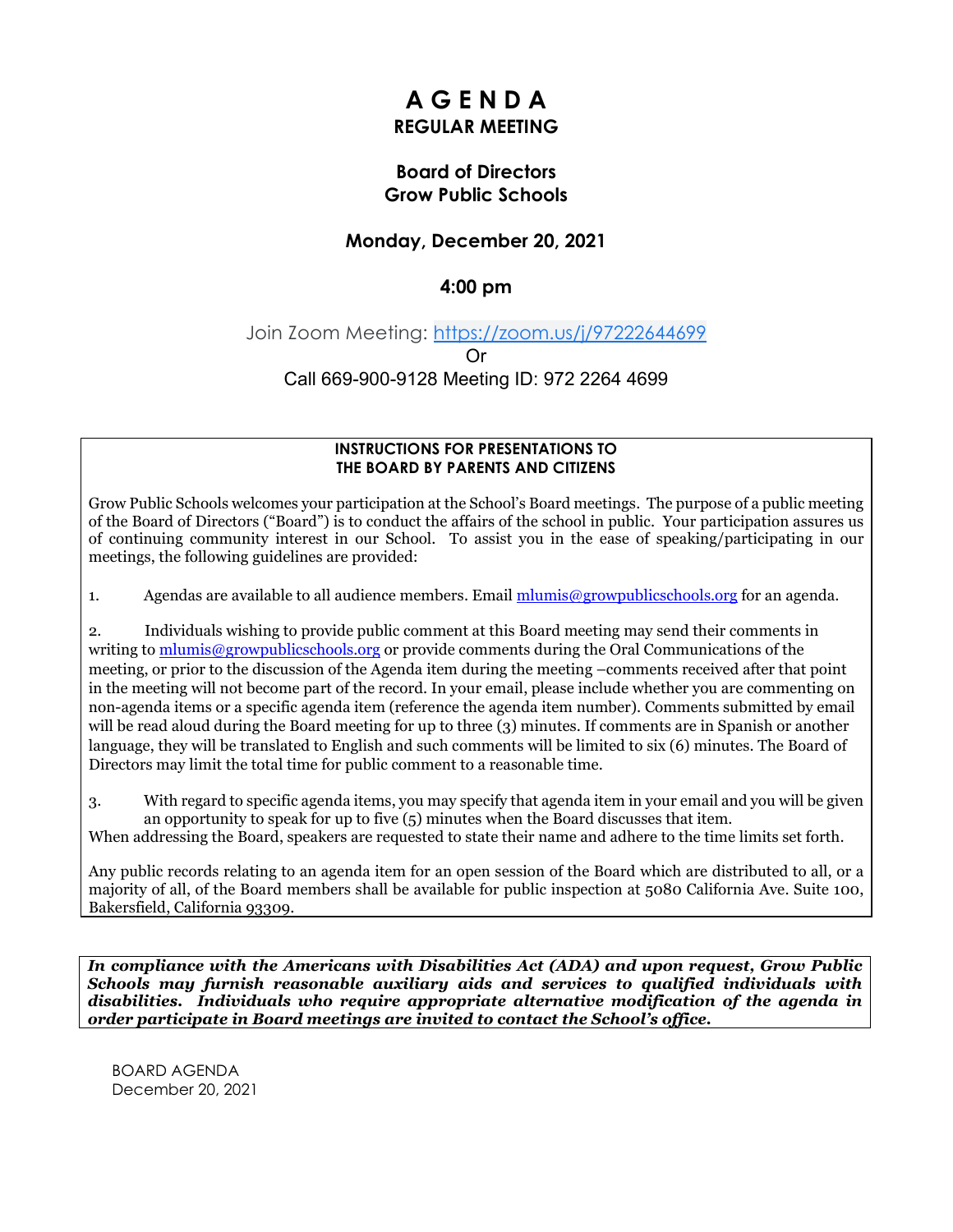# **I. PRELIMINARY**

*A. CALL TO ORDER*

Meeting was called to order by the Board President at

| В. | ROLL CALL          |         |        |
|----|--------------------|---------|--------|
|    |                    | Present | Absent |
|    | Mr. Tom Mestmaker  |         |        |
|    | Mr. Matt Look      |         |        |
|    | Mr. Ernie Unruh    |         |        |
|    | Mr. Manuel Pantoja |         |        |
|    | Dr. Jean Fuller    |         |        |
|    |                    |         |        |

- *C. FLAG SALUTE*
- *D. APPROVAL OF RENEWAL AB 361 BOARD FINDING - MUST BE READ AND VOTED AT EACH TELECONFERENCE BOARD MEETING OR EVERY 30 DAYS*

*"*The Board has reconsidered the circumstances of the State of the Emergency; and the State of Emergency continues to directly impact the ability of members to meet safely in person and state and local officials continue to impose or recommend measures to promote social distancing."

Motion: Second:

*E. APPROVAL OF MINUTES: BOARD MEETING of October 25, 2021*

Motion: \_\_\_\_\_\_\_\_\_\_\_ Second: \_\_\_\_\_\_\_\_

# **II. COMMUNICATIONS**

A. *ORAL COMMUNICATIONS:* Non-agenda items: no individual presentation shall be for more than three (3) minutes and the total time for this purpose shall not exceed fifteen (15) minutes. Ordinarily, Board members will not respond to presentations and no action can be taken. However, the Board may give direction to staff following a presentation.

BOARD AGENDA December 20, 2021 B. For Information: Grow Public Schools Leadership Report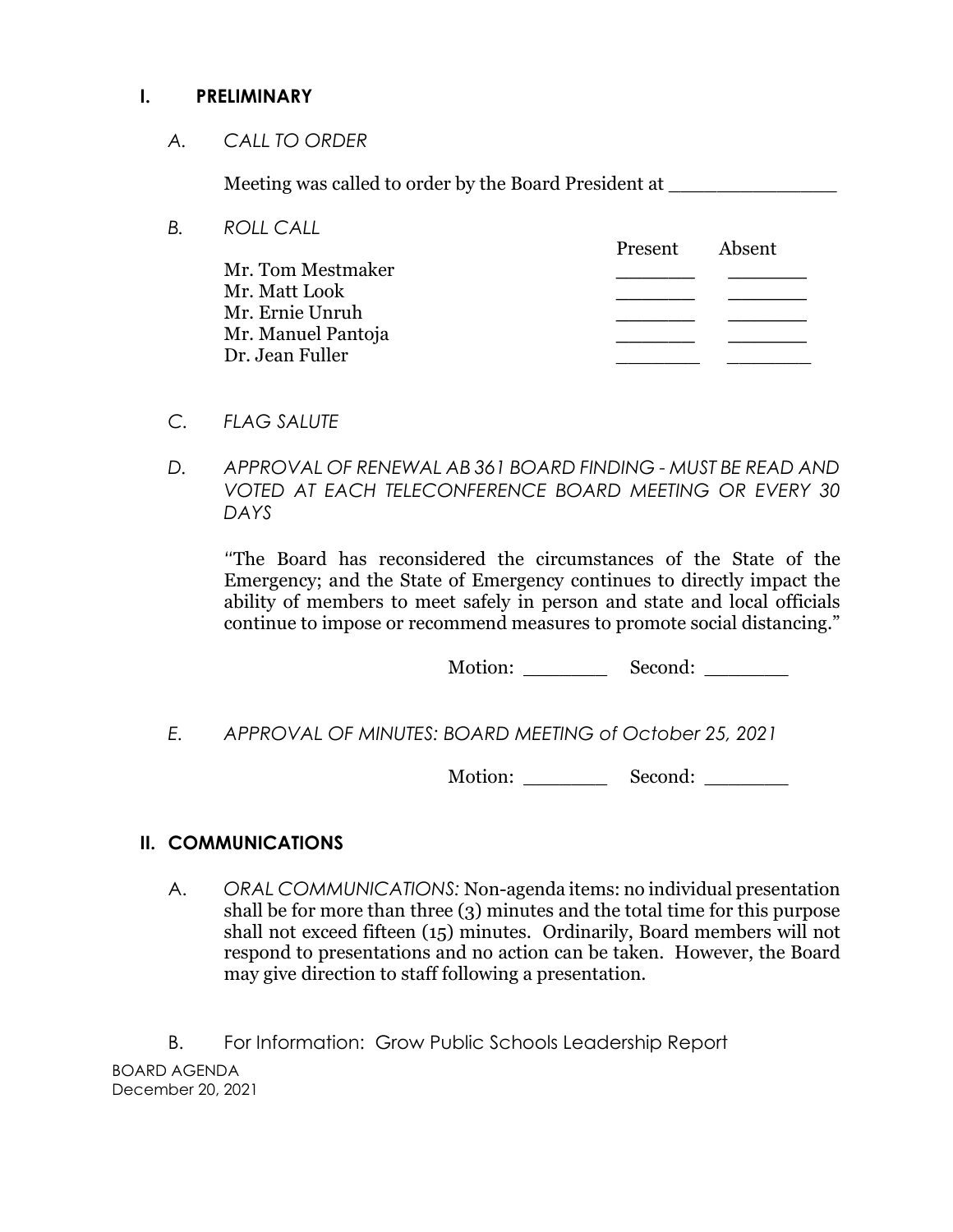- 1. Chief Executive Officer
- 2. Chief Academic Officer
- 4. Principal Grow Academy Arvin
- 5. Principal Grow Academy Shafter
- C. November Fiscal Report

#### **III. ITEMS SCHEDULED FOR ACTION** REFERENCE

1. Approval of Purchase Orders and Warrants and Credit III-A.1 Card Registers for November 2021

| It is recommended that the Board approve | Motion:<br>Action: |  |
|------------------------------------------|--------------------|--|
| Agenda Item III-A.1                      | Second:<br>Vote:   |  |

### 2. Approval of 1st Interim for GA Arvin III-A.2

Local educational agencies (LEAs) are required to file two reports during a fiscal year (interim reports) on the status of the LEA's financial health. The 1st Interim is a report of the actual revenues and expenses between July 1<sup>st</sup> and October 31, with a forecast for the remainder of the year. The interim reports must include a certification of whether or not the LEA is able to meet its financial obligations.

| It is recommended that the Board approve | Motion:<br>Action: |
|------------------------------------------|--------------------|
| Agenda Item III-A.2                      | Second:<br>Vote:   |

#### 3. Approval of First Interim for GA Shafter III-A.3

Local educational agencies (LEAs) are required to file two reports during a fiscal year (interim reports) on the status of the LEA's financial health. The 1st Interim is a report of the actual revenues and expenses between July 1st and October 31, with a forecast for the remainder of the year. The interim reports must include a certification of whether or not the LEA is able to meet its financial obligations.

| It is recommended that the Board approve | Motion:<br>Action: |
|------------------------------------------|--------------------|
| Agenda Item III-A.3                      | Second:<br>Vote:   |

# 4. Approval of 2021-22 Amended Parent/Student Handbook III-A.4

The Parent/Student Handbook has been revised to ensure that policies are consistent with the vision of Grow Public Schools and are in compliance with relevant federal and state laws.

| It is recommended that the Board approve | Motion:<br>Action: |  |
|------------------------------------------|--------------------|--|
| Agenda Item III-A.4                      | Second:<br>Vote:   |  |
| BOARD AGENDA                             |                    |  |

December 20, 2021